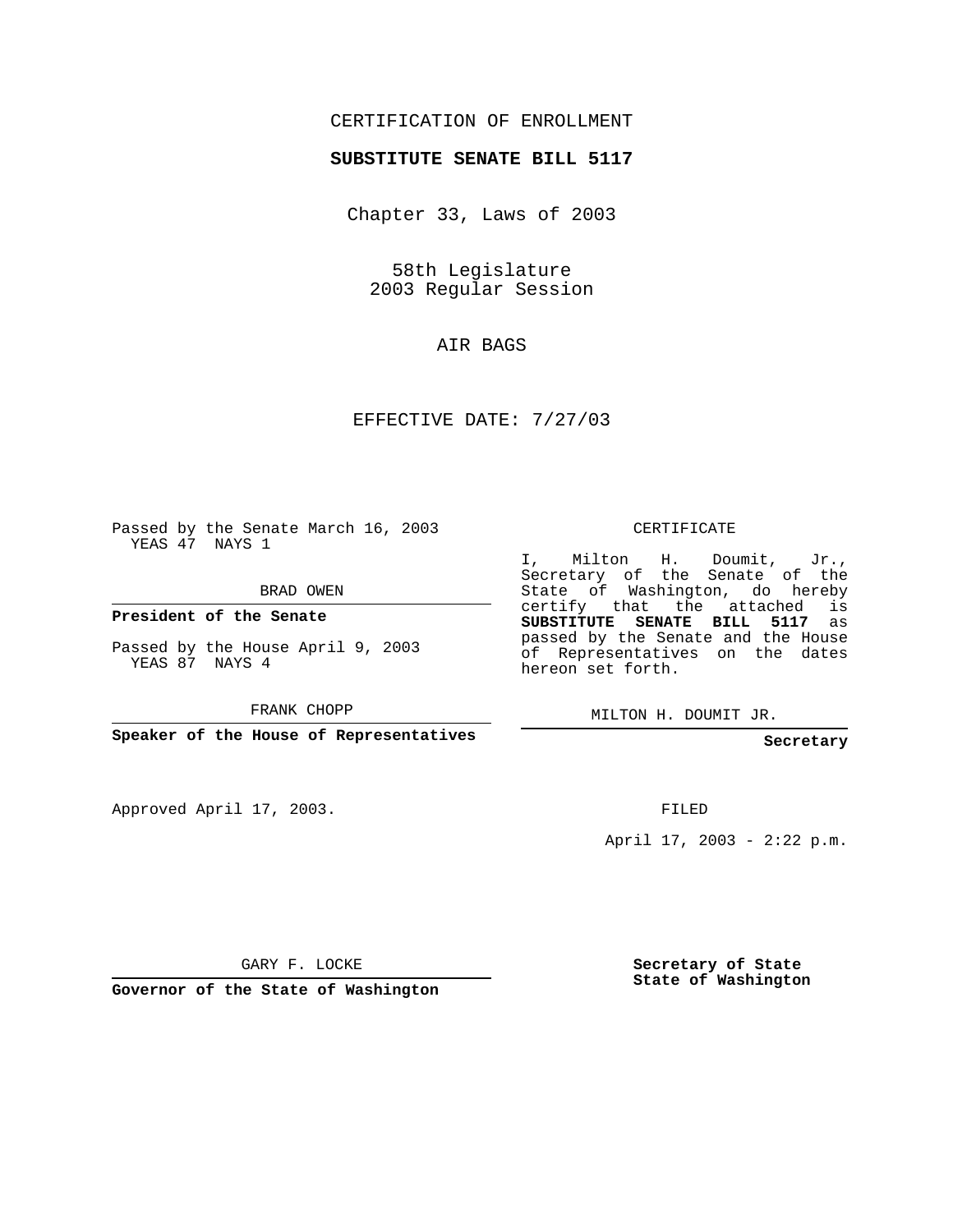## **SUBSTITUTE SENATE BILL 5117** \_\_\_\_\_\_\_\_\_\_\_\_\_\_\_\_\_\_\_\_\_\_\_\_\_\_\_\_\_\_\_\_\_\_\_\_\_\_\_\_\_\_\_\_\_

\_\_\_\_\_\_\_\_\_\_\_\_\_\_\_\_\_\_\_\_\_\_\_\_\_\_\_\_\_\_\_\_\_\_\_\_\_\_\_\_\_\_\_\_\_

Passed Legislature - 2003 Regular Session

## **State of Washington 58th Legislature 2003 Regular Session**

**By** Senate Committee on Highways & Transportation (originally sponsored by Senators Eide and Kohl-Welles)

READ FIRST TIME 02/27/03.

1 AN ACT Relating to sale, distribution, or installation of air bags; amending RCW 46.63.020; adding new sections to chapter 46.37 RCW; and prescribing penalties.

BE IT ENACTED BY THE LEGISLATURE OF THE STATE OF WASHINGTON:

 NEW SECTION. **Sec. 1.** A new section is added to chapter 46.37 RCW to read as follows:

 (1) "Air bag" means an inflatable restraint system or portion of an inflatable restraint system installed in a motor vehicle.

 (2) "Previously deployed air bag" means an inflatable restraint system or portion of the system that has been activated or inflated as a result of a collision or other incident involving the vehicle.

 (3) "Nondeployed salvage air bag" means an inflatable restraint system that has not been previously activated or inflated as a result of a collision or other incident involving the vehicle.

 NEW SECTION. **Sec. 2.** A new section is added to chapter 46.37 RCW to read as follows:

 (1) A person is guilty of a gross misdemeanor if he or she knew or reasonably should have known that an air bag he or she installs or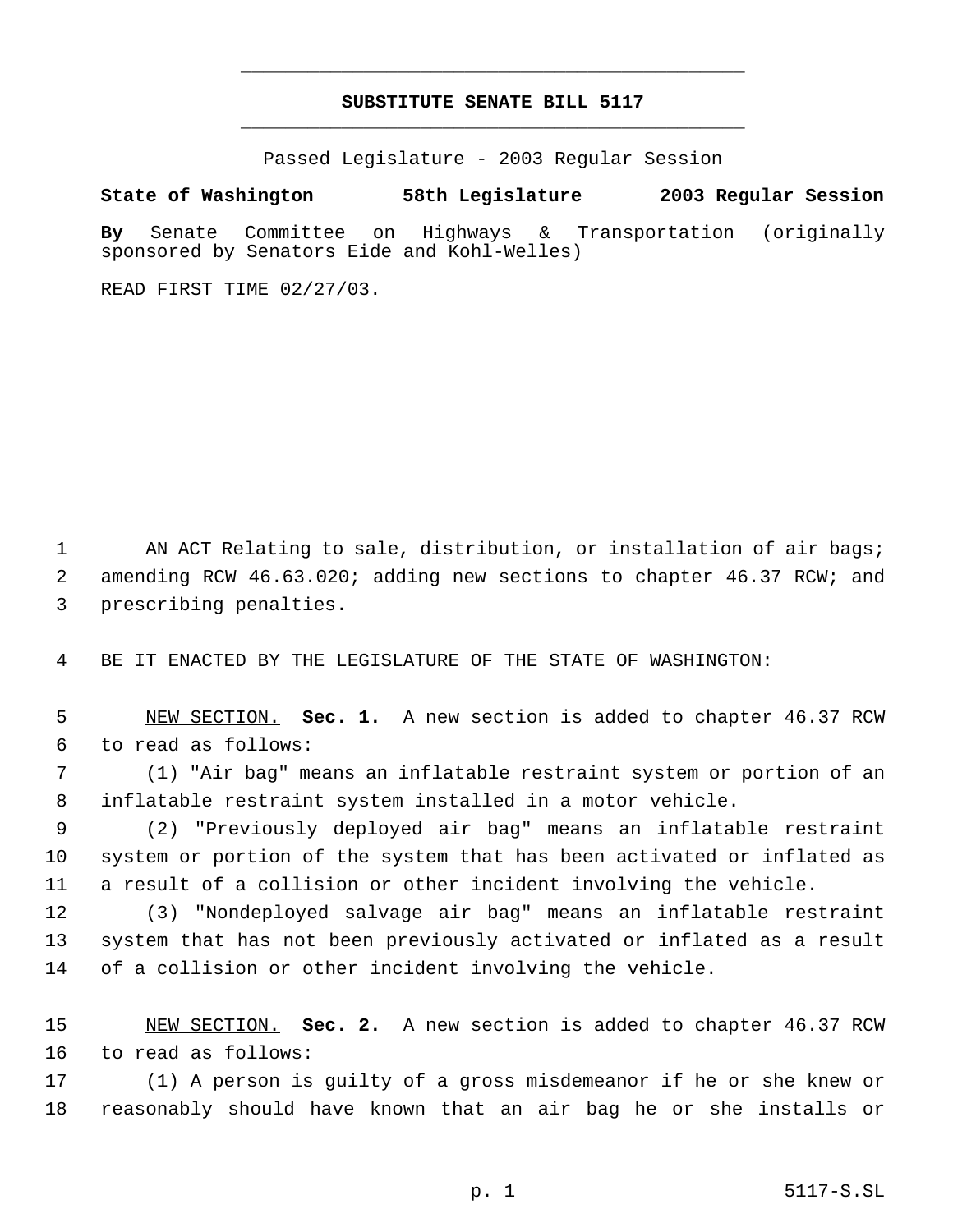reinstalls in a vehicle for compensation, or distributes as an auto part, is a previously deployed air bag that is part of an inflatable restraint system.

 (2) A person found guilty under subsection (1) of this section shall be punished by a fine of not more than five thousand dollars or by confinement in the county jail for not more than one year, or both.

 NEW SECTION. **Sec. 3.** A new section is added to chapter 46.37 RCW to read as follows:

 Whenever an air bag that is part of a previously deployed inflatable restraint system is replaced by either a new air bag that is part of an inflatable restraint system or a nondeployed salvage air bag that is part of an inflatable restraint system, the air bag must conform to the original equipment manufacturer requirements and the installer must verify that the self-diagnostic system for the inflatable restraint system indicates that the entire inflatable restraint system is operating properly.

 **Sec. 4.** RCW 46.63.020 and 2001 c 325 s 4 are each amended to read as follows:

 Failure to perform any act required or the performance of any act prohibited by this title or an equivalent administrative regulation or local law, ordinance, regulation, or resolution relating to traffic including parking, standing, stopping, and pedestrian offenses, is designated as a traffic infraction and may not be classified as a criminal offense, except for an offense contained in the following provisions of this title or a violation of an equivalent administrative regulation or local law, ordinance, regulation, or resolution:

 (1) RCW 46.09.120(2) relating to the operation of a nonhighway vehicle while under the influence of intoxicating liquor or a controlled substance;

(2) RCW 46.09.130 relating to operation of nonhighway vehicles;

 (3) RCW 46.10.090(2) relating to the operation of a snowmobile while under the influence of intoxicating liquor or narcotics or habit-forming drugs or in a manner endangering the person of another; (4) RCW 46.10.130 relating to the operation of snowmobiles;

(5) Chapter 46.12 RCW relating to certificates of ownership and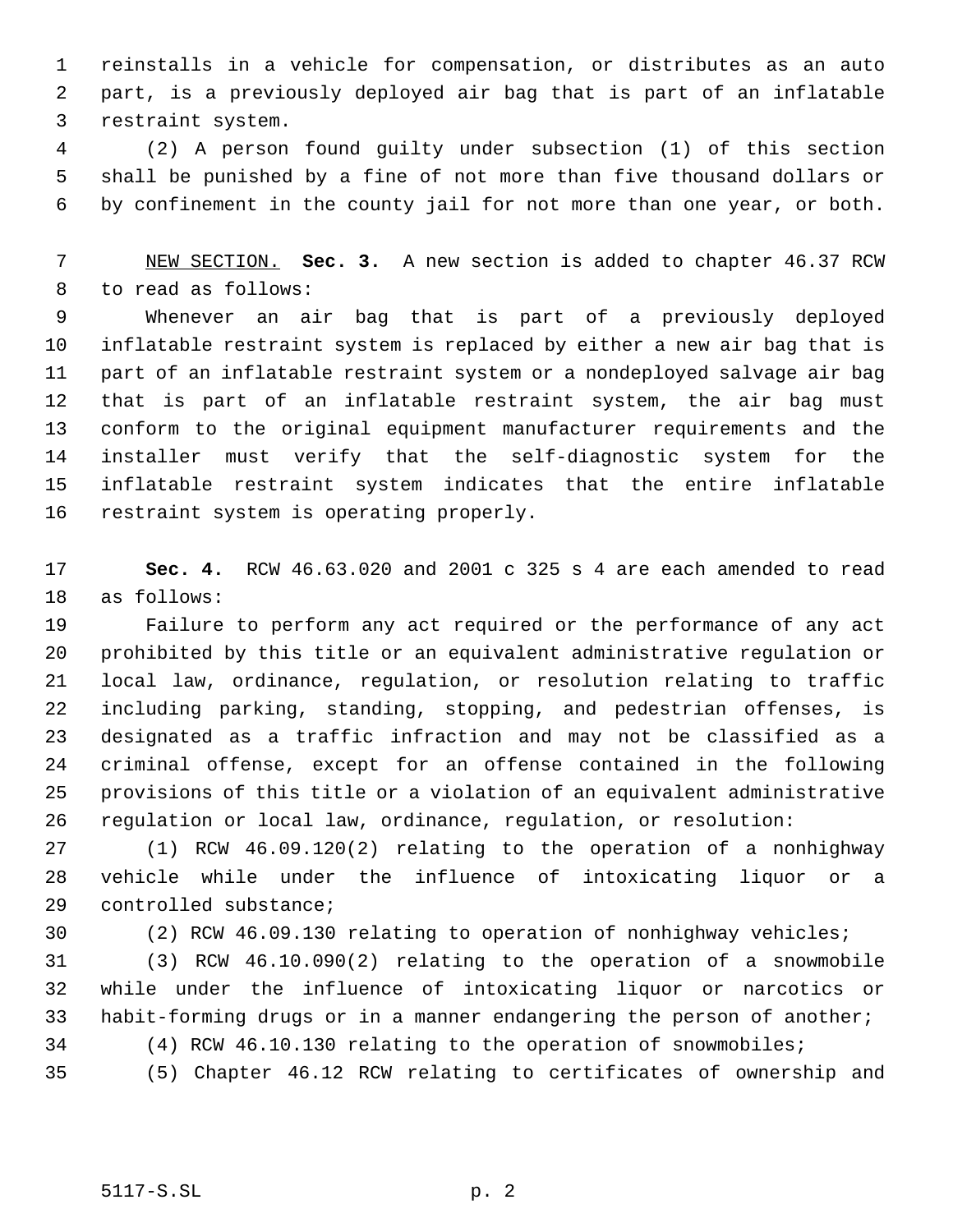registration and markings indicating that a vehicle has been destroyed or declared a total loss; (6) RCW 46.16.010 relating to initial registration of motor vehicles; (7) RCW 46.16.011 relating to permitting unauthorized persons to drive; (8) RCW 46.16.160 relating to vehicle trip permits; (9) RCW 46.16.381(2) relating to knowingly providing false information in conjunction with an application for a special placard or license plate for disabled persons' parking; (10) RCW 46.20.005 relating to driving without a valid driver's license; (11) RCW 46.20.091 relating to false statements regarding a 14 driver's license or instruction permit; (12) RCW 46.20.0921 relating to the unlawful possession and use of a driver's license; (13) RCW 46.20.342 relating to driving with a suspended or revoked license or status; (14) RCW 46.20.345 relating to the operation of a motor vehicle with a suspended or revoked license; (15) RCW 46.20.410 relating to the violation of restrictions of an occupational driver's license; (16) RCW 46.20.740 relating to operation of a motor vehicle without an ignition interlock device in violation of a license notation that the device is required; (17) RCW 46.20.750 relating to assisting another person to start a vehicle equipped with an ignition interlock device; (18) RCW 46.25.170 relating to commercial driver's licenses; (19) Chapter 46.29 RCW relating to financial responsibility; (20) RCW 46.30.040 relating to providing false evidence of financial responsibility; (21) RCW 46.37.435 relating to wrongful installation of sunscreening material; (22) Section 2 of this act relating to the sale, resale, distribution, or installation of a previously deployed air bag; (23) RCW 46.44.180 relating to operation of mobile home pilot vehicles;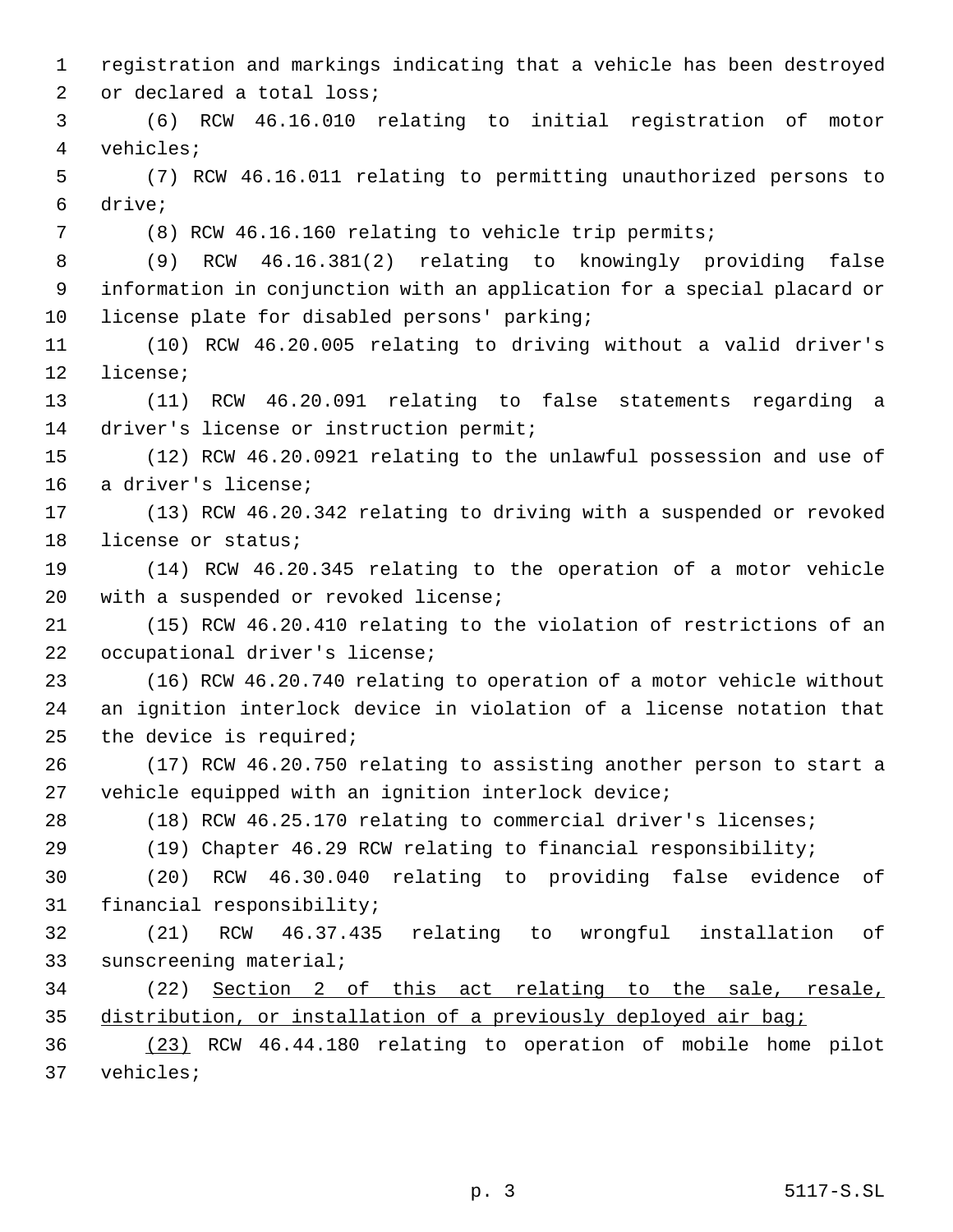1  $((+23))$   $(24)$  RCW 46.48.175 relating to the transportation of 2 dangerous articles;

 $(1 + 24)$ ) (25) RCW 46.52.010 relating to duty on striking an 4 unattended car or other property;

5  $((+25))$   $(26)$  RCW 46.52.020 relating to duty in case of injury to 6 or death of a person or damage to an attended vehicle;

7  $((+26))$  (27) RCW 46.52.090 relating to reports by repairmen, 8 storagemen, and appraisers;

9  $((+27))$   $(28)$  RCW 46.52.130 relating to confidentiality of the 10 driving record to be furnished to an insurance company, an employer, 11 and an alcohol/drug assessment or treatment agency;

12  $((+28))$   $(29)$  RCW 46.55.020 relating to engaging in the activities 13 of a registered tow truck operator without a registration certificate;

14  $((+29))$  (30) RCW 46.55.035 relating to prohibited practices by tow 15 truck operators;

16  $((+30))$   $(31)$  RCW 46.61.015 relating to obedience to police 17 officers, flaggers, or fire fighters;

18  $((+31))$   $(32)$  RCW 46.61.020 relating to refusal to give information 19 to or cooperate with an officer;

20  $((+32))$   $(33)$  RCW 46.61.022 relating to failure to stop and give 21 identification to an officer;

 $22$  ( $(\overline{33})$ )  $(34)$  RCW 46.61.024 relating to attempting to elude 23 pursuing police vehicles;

 $24$  ( $(\overline{34})$ ) (35) RCW 46.61.500 relating to reckless driving;

25 ( $(\frac{35}{10})$  (36) RCW 46.61.502 and 46.61.504 relating to persons under 26 the influence of intoxicating liquor or drugs;

27  $((+36))$   $(37)$  RCW 46.61.503 relating to a person under age twenty-28 one driving a motor vehicle after consuming alcohol;

29  $((+37))$   $(38)$  RCW 46.61.520 relating to vehicular homicide by motor 30 vehicle;

31  $((+38))$   $(39)$  RCW 46.61.522 relating to vehicular assault;

 $(1,39)$  ( $(40)$  RCW 46.61.5249 relating to first degree negligent 33 driving;

 $($  ( $($  $($  $($  $+$  $40$  $)$ ))  $($  $41)$  RCW 46.61.527(4) relating to reckless endangerment of 35 roadway workers;

 $36$  ( $(\frac{41}{1})$ )  $(42)$  RCW 46.61.530 relating to racing of vehicles on 37 highways;